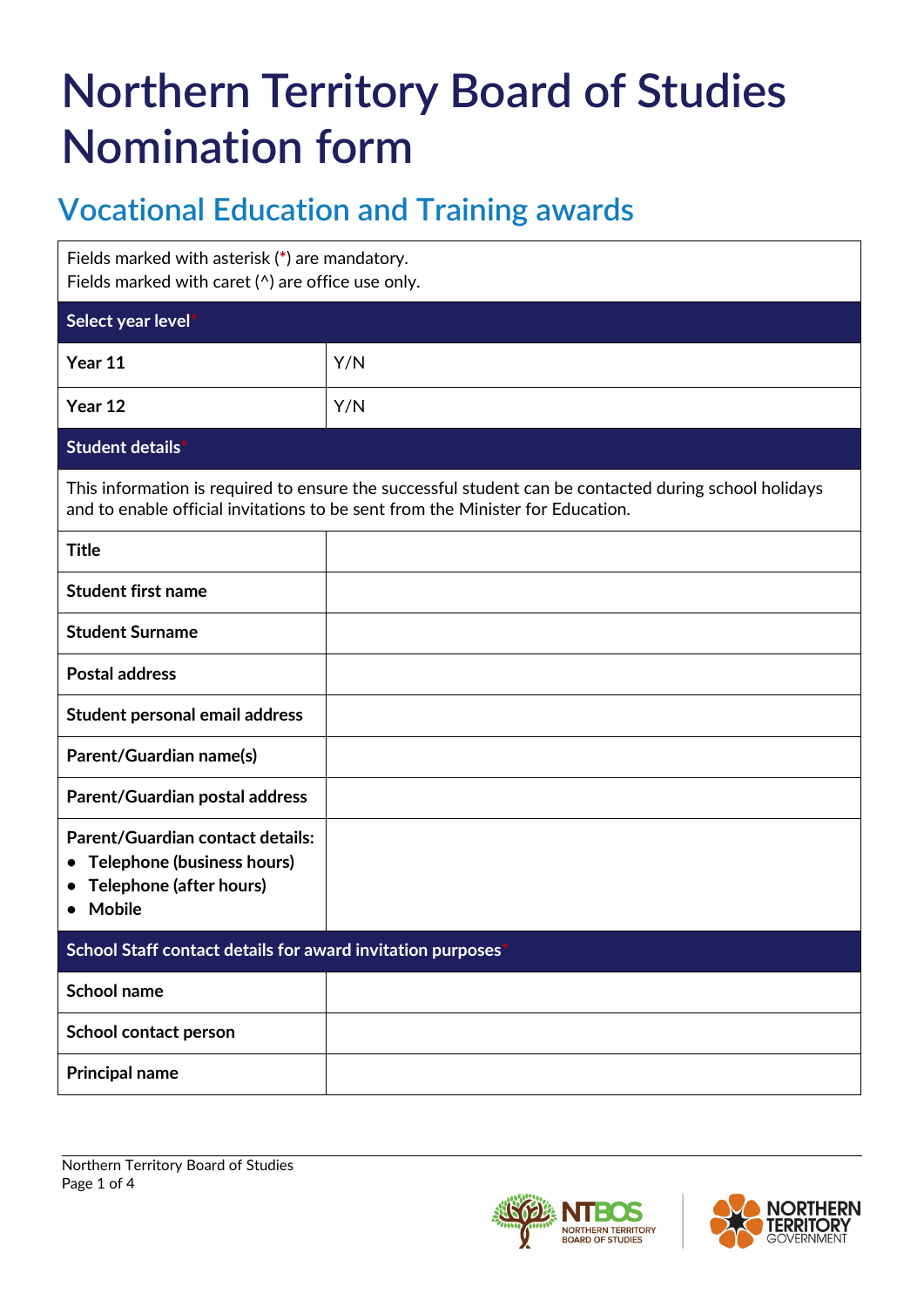| <b>School postal address</b>                                                     |  |
|----------------------------------------------------------------------------------|--|
| <b>School email</b>                                                              |  |
| School phone number                                                              |  |
| School staff to be invited to<br>ceremony                                        |  |
| <b>Qualifications</b>                                                            |  |
| <b>Qualification/Statement of</b><br>Attainment being undertaken or<br>completed |  |

## **Section 1: Student to complete**

| Why did you choose this particular program? <sup>*</sup>                                       |  |  |
|------------------------------------------------------------------------------------------------|--|--|
|                                                                                                |  |  |
|                                                                                                |  |  |
|                                                                                                |  |  |
|                                                                                                |  |  |
|                                                                                                |  |  |
| What benefits have you gained from undertaking this Vocational Education and Training program? |  |  |
|                                                                                                |  |  |
|                                                                                                |  |  |
|                                                                                                |  |  |
|                                                                                                |  |  |
|                                                                                                |  |  |
| Statement of claim from nominee <sup>*</sup>                                                   |  |  |
| Why should I win this award?                                                                   |  |  |
|                                                                                                |  |  |
|                                                                                                |  |  |
|                                                                                                |  |  |
|                                                                                                |  |  |
|                                                                                                |  |  |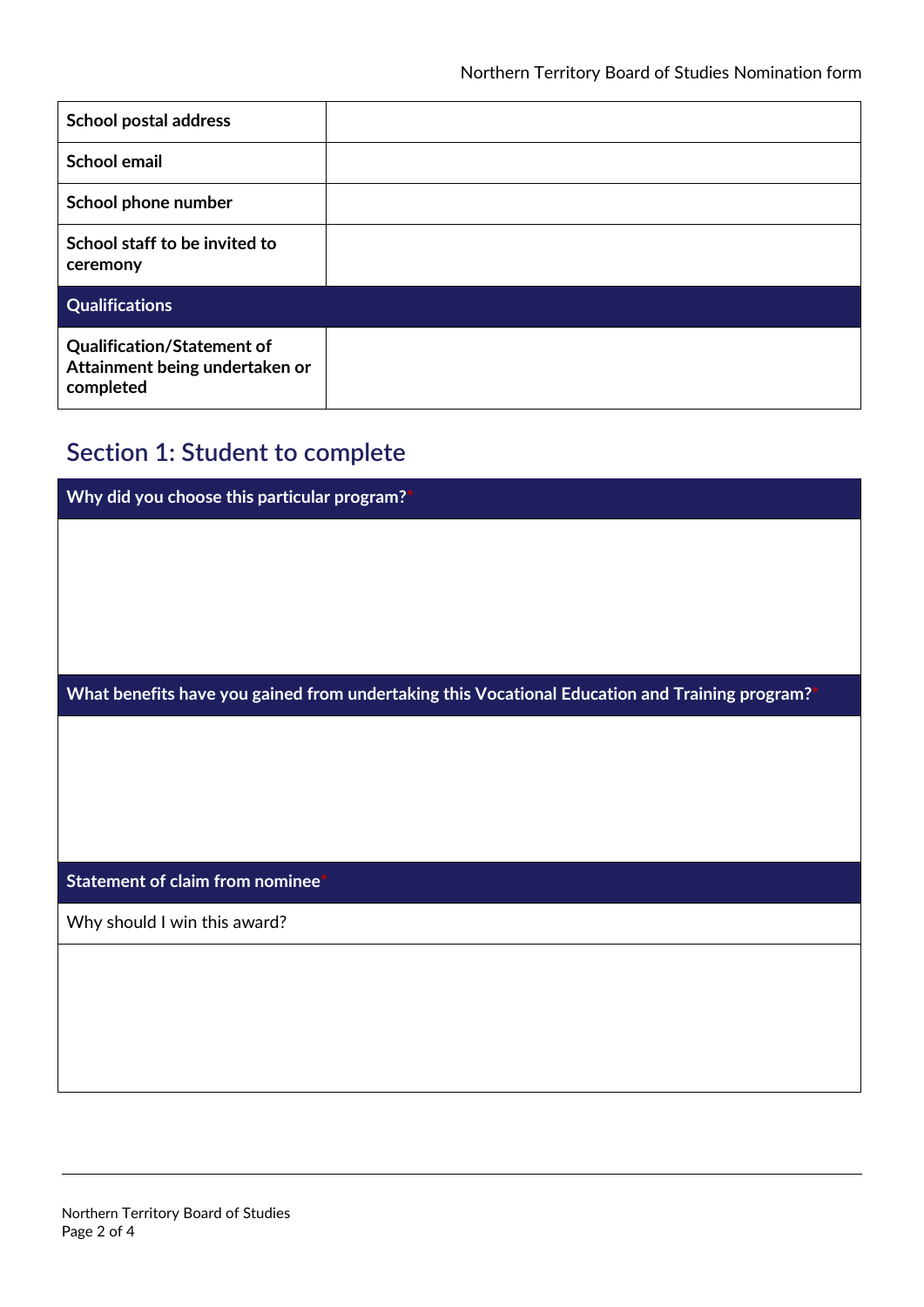#### **Section 2**

| List below and attach copies of your qualification/statement of attainment to your application |  |  |  |
|------------------------------------------------------------------------------------------------|--|--|--|
|                                                                                                |  |  |  |
|                                                                                                |  |  |  |
|                                                                                                |  |  |  |
| <b>Student signature</b>                                                                       |  |  |  |
| Date                                                                                           |  |  |  |

### **Section 3**

| Comments to be provided by the Vocational Education and Training (VET) coordinator or school<br>representative |  |  |  |  |
|----------------------------------------------------------------------------------------------------------------|--|--|--|--|
| <b>Name</b>                                                                                                    |  |  |  |  |
| <b>Contact number</b>                                                                                          |  |  |  |  |
| Email                                                                                                          |  |  |  |  |
| <b>Comments</b>                                                                                                |  |  |  |  |
| <b>Signature</b>                                                                                               |  |  |  |  |
| Date                                                                                                           |  |  |  |  |

# **Section 4**

| <b>Registered Training Organisation to complete (optional)</b> |  |  |  |
|----------------------------------------------------------------|--|--|--|
| <b>Name</b>                                                    |  |  |  |
| <b>Contact number</b>                                          |  |  |  |